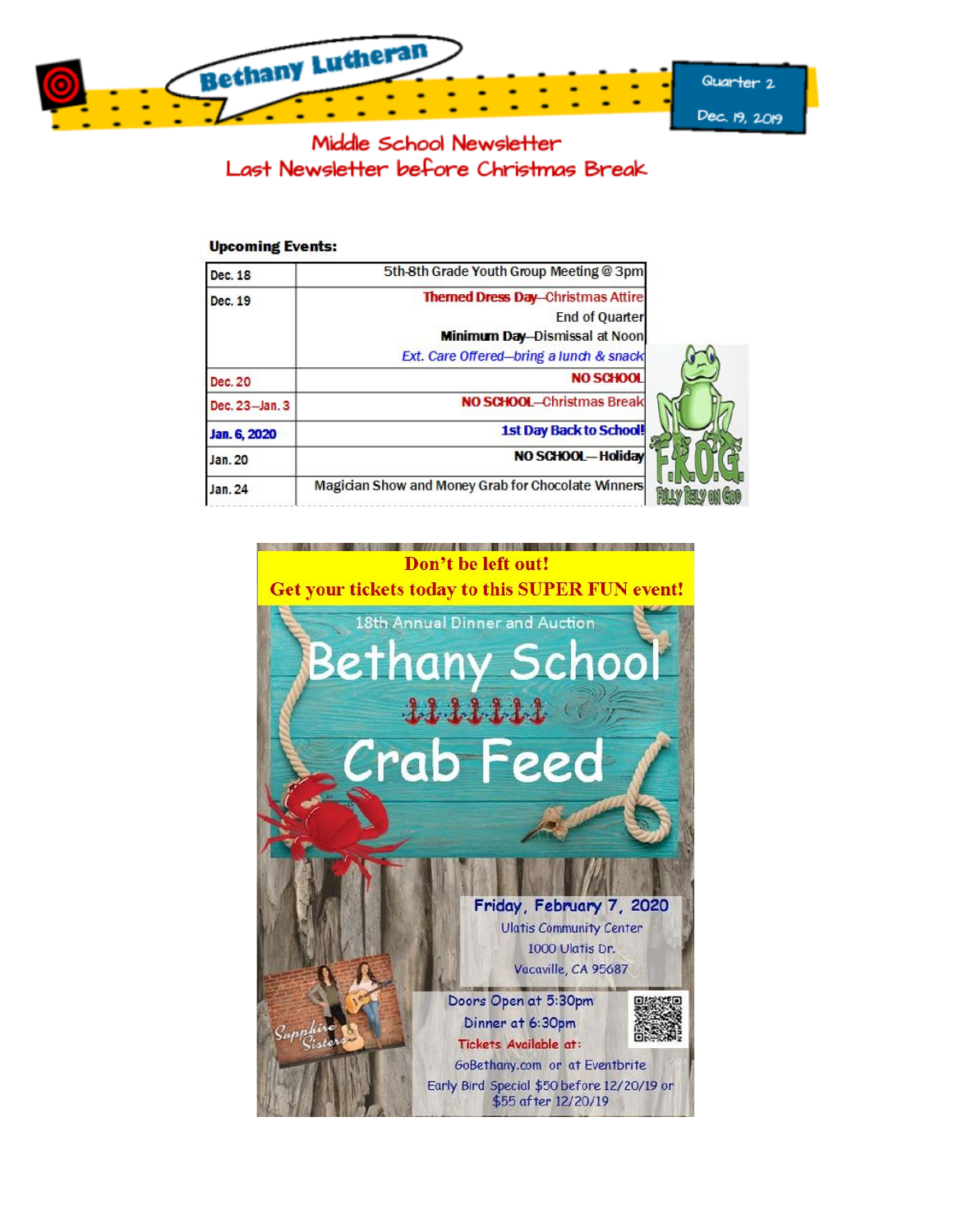

Bethany Lutheran Church invites you to come worship with us during our Christmas Services:

Christmas Eve-Candlelight Service with a special puppet skit by the Bethany Church Youth Group-7pm Christmas Day-10am

# Mrs. Bakken's Bits and Bytes **kari.bakken@gobethany.com**

#### **Middle School Families:**

#### **7th & 8th grade Homeroom:**

I am so proud of all of the BLS students who memorized lines and practiced their songs so diligently this past month and a half. They did a marvelous job on their performance of the Christmas County Spelling Bee!!

Thank you to all of the families who sent in food and gifts for our party. We had an enjoyable time!

If your last name starts with M-Z then it will be your turn to bring in the Consumable Supplies when we come back from Christmas break. We are completely out of paper cups and Kleenex. I have an abundance of hand sanitizer so you can cross that off of your list. If your last name begins with A-L and you forgot during the first half of the school year it's not too late to bring yours. Thank you in advance for your donations!

#### **5th-8th Grade Math:**

#### **Have a Blessed Christmas and a Happy New Year!**

After break "Aftermath" will be back on **Thursdays** from 2:45-4:00 for 4th-8th grade students who would like extra help in math. This is an excellent place for students to work on homework, math corrections and prepare for tests. There is no extra charge for this service. Students can stay as long as they need, but they must tell me when their parents are here to pick them up.

**CORRECTIONS:** Students are allowed to do corrections for half credit. They must show their work in order to get credit for their corrections. Homework can be erased and corrected on the original homework paper. Here are the guidelines for **Test and Quiz Corrections**: **1)** Do **not** erase incorrect answers. **2**) Label the back of the paper or a separate sheet **Corrections. 3**) Redo the problems missed, showing work or explaining how to do it correctly. **4)** Get a parent signature. **5)** Turn into the basket. **6)** Place returned tests with corrections in the Test section of your binder.

#### **Here is what we have been up to and what's in store:**

**7th & 8th Grade Bible:** We did Lesson 29. After break we will do Lessons 30-32 ini our "One in Christ" Workbooks and our memory verse will be 1 Samuel 16:7 "The Lord sees not as man sees; man looks on the outward appearance, but the Lord looks on the heart."

**5th Grade Math (11:34-12:24):** This week, 12/16-19, we did Lessons 56-57. After Christmas break, 1/6-10, we will do Lessons 58-60 and Investigation 6. Test 11 covering Lessons 1-55 will be on Friday, 1/10. All homework and Tests should be kept in their binder.

**Middle School Math (6th grade, Mon., Wed., Thurs.):** This week, 12/16-19, we took Test 11. After Christmas break, 1/6-10, we will be doing Lessons 64-67. Test 12 covering Lessons 1-60 will be on Thursday, 1/9. All homework and tests should be kept in their binder.

**Pre-Algebra (Mon., Wed., Thurs.):** This week, 12/16-19, we reviewed and took Test 8 covering Lessons 1-40. After Christmas break, 1/6-10, we will do Lessons 54-57 and take Test 9 covering Lessons 1-45 on Thursday, 1/9.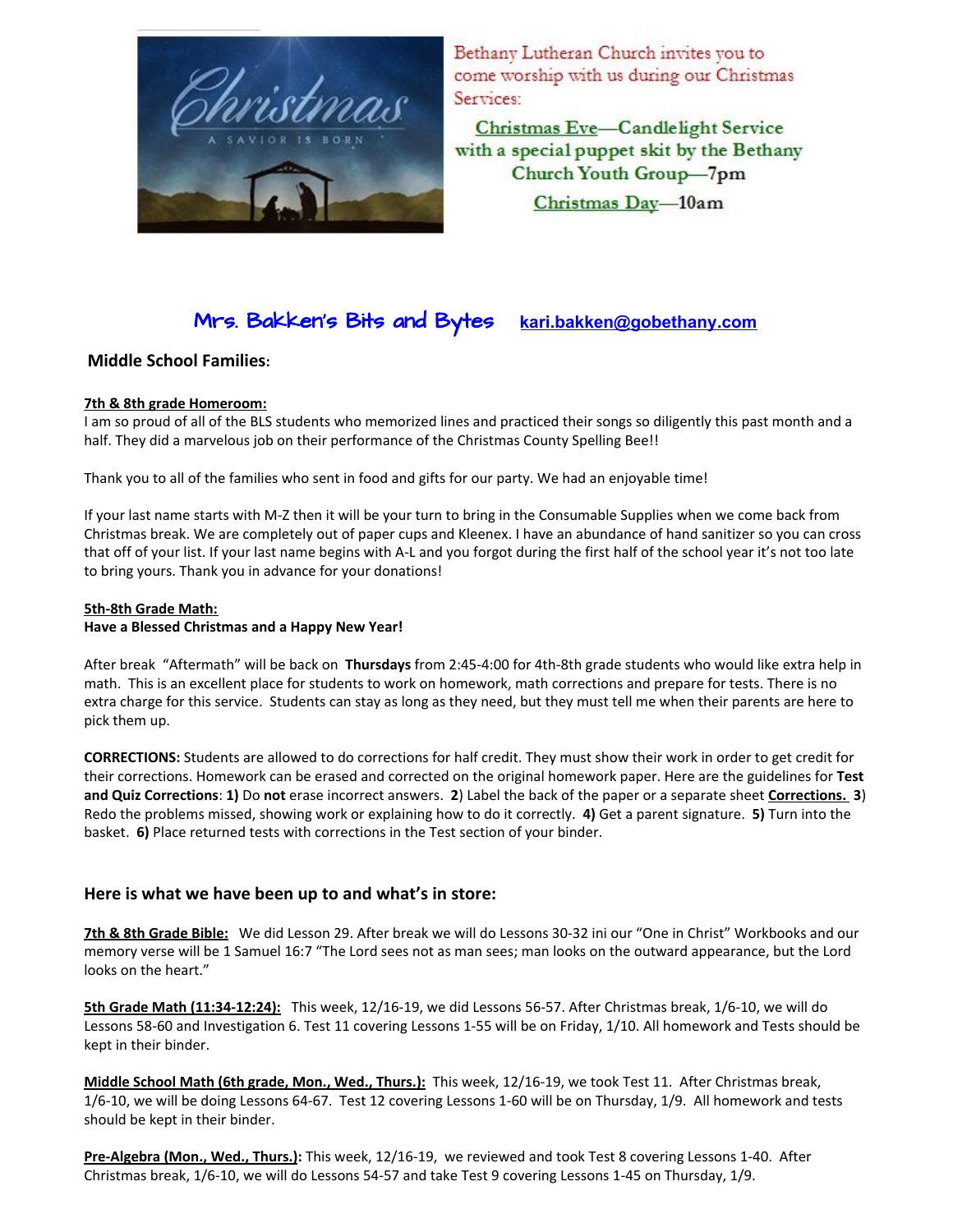**Integrated Math 1 (High School level Math) :** This week, 12/16-19 we continued our Unit on Systems of Equations on Khan using Graphing, Substitution and Elimination Methods and added word problems. After Christmas break we will finish the Unit on Systems of Equations with review and the Unit Test. We will also start the unit on Solving Linear Inequalities. The Khan Academy assignments are from High School Math 1 section. Please have students bring headphones to class for the videos.

**Student Council:** Our Student Council Officers for the 2019/2020 school year are: **President - Piper Olson; Vice President -** Blake Ledford; Treasurer - Alessandra Aguirre; Secretary - Bailey Merritt; Student Life Chairperson - Lexi Meyer; **Environmental Chairperson - Jayla Swindle**. They also are doing a food drive / toy drive for a service project, please bring your donations to the big boxes in the Fellowship Hall.

### Mrs. Johnston **deborah.johnsto[n@gobethany.com](mailto:megumi.nomura@gobethany.com)**

\_\_\_\_\_\_\_\_\_\_\_\_\_\_\_\_\_\_\_\_\_\_\_\_\_\_\_\_\_\_\_\_\_\_\_\_\_\_\_\_\_\_\_\_\_\_\_\_\_\_\_\_\_\_\_\_\_\_\_\_\_\_\_\_\_\_\_\_\_

**Homeroom: Hope everyone had a blessed Christmas and a great start to the new year!!!!** Bible: We have finished lessons 1-50 in our "One in Christ" textbook. Lessons for the week of January 6-10th: **Lesson51(The Temptation of Jesus), Lesson 52(Jesus' First Disciples), and Lesson 53(Nicodemus Visits Jesus).** On Thursday, we write in our prayer journals about the message learned in chapel and how we can use that message in our own lives. The bible verse is due on the 10th of January. Romans 3:23-24 " for all have sinned and fall short of the Glory of God, and are justified freely by his grace through the redemption that came by **Christ Jesus."**

English A: New spelling words are on TADS. Homework will be 20 spelling word sentences, and a reading log. The words are written in their planners. The words are from the Grace B. Powell Spelling Bee list. We will hold a spelling bee at Bethany on January 22 after chapel to determine the students who will represent our school at the contest. Monday, the 6th, we will read in our textbook a poem titled "The Last Wolf" and wje will discuss the meanings used in the poem. We will start to write a personal narrative about our Christmas Break. Please remember to keep on reading and to turn in a signed reading log on Thursday.. The spelling test will be Thursday, the 9th.

English B: 7TH: New spelling words are on TADS. Homework will be 20 spelling word sentences, and a reading log. The words are written in their planners. The words are from the Grace B. Powell Spelling Bee list. We will hold a school spelling bee on January 22 after chapel and that will determine the 4 students who will participate in the city wide spelling bee. The class will read "Sorry, Wrong Number". The reading log is due on Thursday due to the block schedule. Spelling Test will be Thursday, the 9th.

8th Grade: New spelling words are on TADS. Spelling homework is 10 sentences using their spelling words and is due on Wednesday, Dec. 18th. The words are from the Grace B. Powell Spelling Bee list. We will hold a school spelling bee and that will determine the 4 students who will participate in the city wide spelling bee.The words are written in their planners. The spelling test will be on Thursday, January 9th. Please remember to keep on reading and to turn in the signed reading log on Wednesday.

5th Grade: New spelling words are in TADS. Homework is to write the 20 spelling words in complete sentences, and to study for the test on January 10th. The words are from the Grace B. Powell Spelling Bee list. We will hold a spelling bee at Bethany on January 22, after chapel,to determine the three students who will represent our school at the spelling bee. Remember to read and turn in your reading log on Friday. Spelling test will be on January 10th.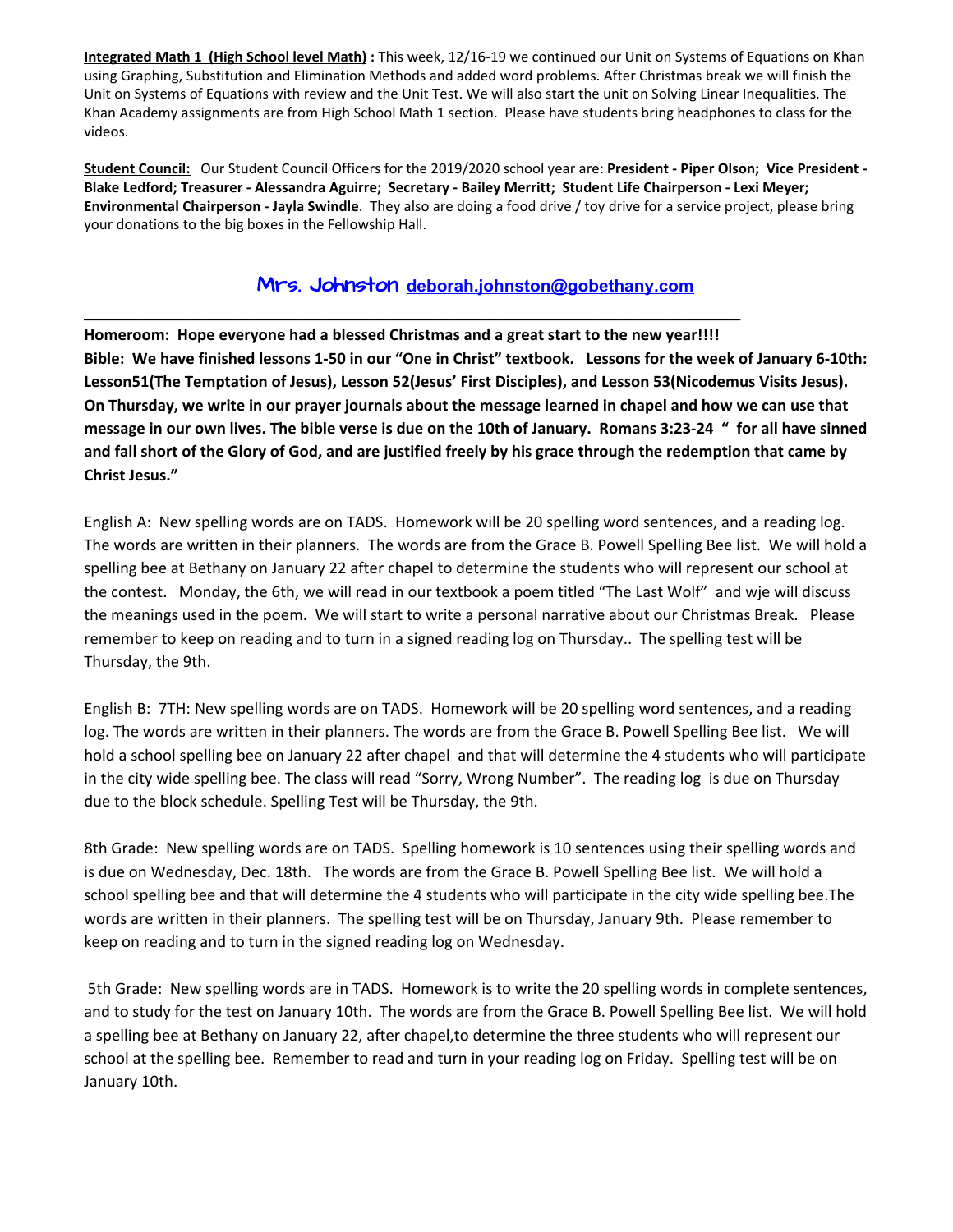**Intermediate Band:** Merry Christmas and Happy New Year! Thank you for bringing items for the post-performance party. It was fun and relaxing.

**Beginning Band with Coach Nichols** Merry Christmas and Happy New Year!

Dr. Nomura's Spanish **[megumi.nomura@gobethany.com](mailto:megumi.nomura@gobethany.com)**

**Spanish 1 (6th Grade)**: Merry Christmas and Happy New Year

**Spanish 2 (7th and 8th Grades):** Merry Christmas and Happy New Year

## Mr. Lopez Trejo's Classes **cristobal.lopeztrejo[@gobethany.com](mailto:megumi.nomura@gobethany.com)**

All, forgive me for not updating the newsletter as of recent. Pray to the Lord for faithfulness on my part in this task that I have been given of teaching our kids.

\_\_\_\_\_\_\_\_\_\_\_\_\_\_\_\_\_\_\_\_\_\_\_\_\_\_\_\_\_\_\_\_\_\_\_\_\_\_\_\_\_\_\_\_\_\_\_\_\_\_\_\_\_\_\_\_\_\_\_\_\_\_\_\_\_\_\_\_\_\_\_\_

**U.S. History (5th Grade):** Merry Christmas and Happy New Year

**U.S. History (6th Grade):** Merry Christmas and Happy New Year

**U.S. History (7th/8th Grade):** Merry Christmas and Happy New Year

**M.S. P.E:** Merry Christmas and Happy New Year

## January 6th-10th Mrs. McClellan's Classes **[tiffany.mcclellan@gobethany.com](mailto:tiffany.mcclellan@gobethany.com)**

### Merry Christmas and Happy New Year!

**Science (5th Grade)**: The fifth-graders will continue their weathering lesson, learning about all of the different types of chemical weathering.

**Science (6th Grade)**: The sixth-graders will review unit I on Tuesday and Wednesday, and test on Friday.

Science (7th and 8th Grades): The 7th and 8th-graders will begin a lesson about what happens when matter changes state. If they'd like to get a head start, they could capture images of this over break from indoors and outdoors. Examples would be: melting, freezing, evaporation, boiling, condensation, sublimation, and deposition. If anyone is visiting the snow, a real icicle picture would be great!